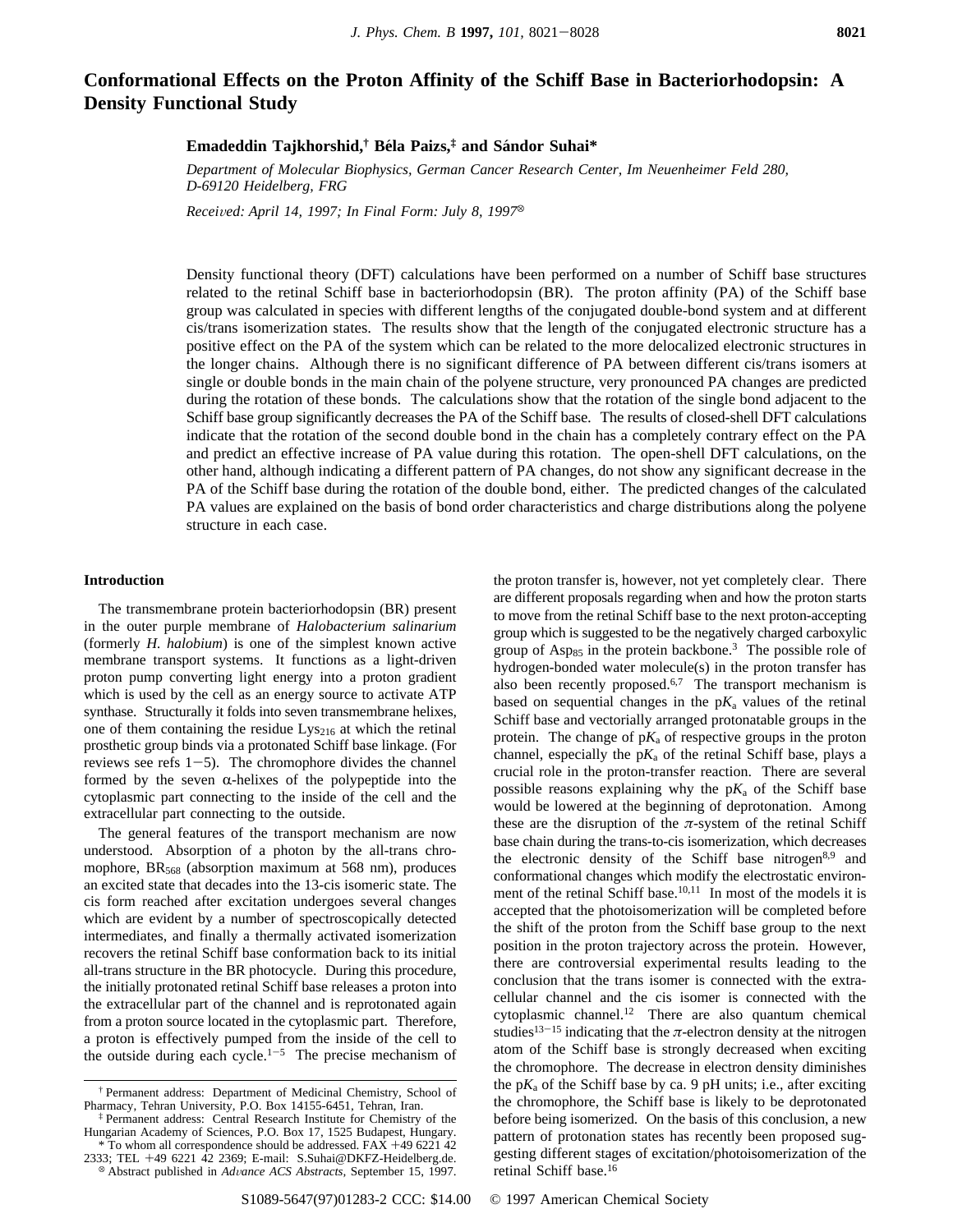In the present study we applied a density functional (DFT) approach for the theoretical calculation of proton affinities (PA) of a series of conjugated Schiff bases. We have investigated the effect of the length of the conjugated system and of conformational changes of the appropriate single and/or double bonds on the PA of retinal related Schiff bases.

The dynamics of the excited state of the retinal in BR and the effect of the protein environment on the rate of its photoisomerization have been experimentally investigated.<sup>17-20</sup> The dynamics of *all-trans*- and 13-*cis*-retinal protonated Schiff base have also been recently studied in different solvents by means of picosecond transient spectroscopy.21 Ab initio calculations on different conformations of the complete retinal structure as well as its protonated species at the  $3-21G^{22}$  and 6-31G\*\*23 levels and ab initio molecular dynamics calculations on *all-trans*- and 11-*cis*-retinal<sup>24</sup> have been reported recently. Combined QM/MM dynamics has also been performed in order to simulate the photoisomerization process of BR.25 The dynamic behavior of the retinal Schiff base structure in different stages of BR photocycle has been theoretically studied using classical force fields<sup>26-32</sup> or combined classical and quantum chemical approaches where ab initio calculations have been applied to calculate the electronic characteristics of the retinal Schiff base structures, obtained from classical molecular dynamics simulation of BR.33

# **Computational Methodology**

For computer graphics and initial building of the molecular models we used Sybyl-6.3 (34) running on a Silicon Graphics Indy workstation. Initial geometries of Schiff bases and their corresponding protonated species were constructed and optimized energetically by the TRIPOS force field using Gasteiger-Hückel charges. Gradient optimization techniques were employed to further optimize the geometries of the molecules at the DFT level, using 6-31G\* and 6-31G\*\* basis sets, respectively. To calculate zero-point energies (ZPE) of the Schiff bases, frequency calculations were performed at the optimized geometry of each compound using analytical second derivatives. Except for scanning studies, optimizations were performed without any geometric restrictions using the default GAUSSIAN convergence criteria. The hybrid Becke3LYP method was used for the DFT calculations. All ab initio calculations were performed with the GAUSSIAN 94 (35) implementation of DFT on an IBM SP2 machine.

The gas-phase PA of a compound B can be calculated as the negative standard reaction enthalpy of protonation at 298.15  $K^{\mathcal{A}}$ 

$$
B + H^{+} \rightarrow BH^{+}
$$
  
PA = -  $[E_{SCF}(BH^{+}) - E_{SCF}(B) + (E_{vib}(BH^{+}) - E_{vib}(B))] + \frac{5}{2}RT$ 

where  $E_{SCF}$  are obtained from the SCF calculations,  $E_{vib}$  includes the zero-point energy and temperature corrections to the vibrational enthalpy, and  $\frac{5}{2}RT$  includes the translational energy of proton and the ∆(*PV*) term.

The atomic charges were derived from a Mulliken population analysis, as implemented in the GAUSSIAN program. The atomic charges reported for each heavy atom include the charges of the connected hydrogen(s) to it. During the scanning part of the study, we started with the all-trans conformation of neutral and protonated species and changed the considered dihedral angles in steps of 15°. At each step all other geometrical



Figure 1. Schematic representation of the structure of the studied Schiff bases. The neutral or protonated imine group is conjugated to a polyacetylene chain of  $n - 1$  units. Anti and syn positions at the Schiff base C=N group are labeled.



**Figure 2.** Atom and bond numbering used in the text in the case of the all-trans structure of the Schiff base with six conjugated double bonds (SB6) (top). Retinal Schiff base structure in the ground state of the BR photocycle and its conventional numbering scheme (bottom).

parameters, except for the hydrogens connected to the rotating double bond (which were restrained to keep an in-plane position), were fully optimized, and the PA was calculated.

# **Results and Discussion**

The structure of the studied Schiff bases is described schematically in Figure 1. In each Schiff base (SB*n*) or protonated Schiff base (PSB*n*) structure, the terminal imine group is conjugated to a polyacetylene chain of  $n - 1$  units. Regarding this analogy, the protonated and neutral species of unsubstituted Schiff bases can be described by  $H_2N^+$ =CH(- $CH=CH-$ <sub>*n*-1</sub>H and HN=CH(-CH=CH-)<sub>*n*-1</sub>H, respectively. Atom numbering  $(N_1$  to  $C_{12}$ ) and bond numbering (B1 to B11) start from the nitrogen atom and its double bond, respectively, and continue toward the other end of the chain (Figure 2).

To study the effect of different conformational changes that are supposed to occur during the photocycle and dark/light adaptation processes in BR, for the first set of the Schiff bases  $(n = 1, 2, 3, 4, 5, 6)$ , all possible configurational combinations of s-cis or s-trans isomers of the single bond next to the imine group (B2) and cis or trans configurations of the second double bond (B3) were considered. Regarding the position of the remaining hydrogen after deprotonation, both syn and anti positions of the Schiff base group were evaluated (Figure 1). However, in the case of the B2, B3-di-cis conformers, because of the significant steric hindrance, neutral species carrying a hydrogen at the syn position were not stable. Resonance Raman spectroscopic studies<sup>36</sup> suggest that  $BR_{568}$ , as well as the photochemically induced intermediates, has the anti  $C=N$ configuration. Keeping in mind that, during the photocycle of BR, the hydrogen that is located at the syn position will be incorporated in hydrogen bonding and will play the role of the leaving proton, syn configurations of the B2,B3-di-cis neutral species were excluded from further evaluation. In the case of other configurations where the above-mentioned steric hindrance was not significant, the syn or anti conformation of the Schiff base group produced only very slight changes in the calculated values of PA (maximally 1 kcal/mol).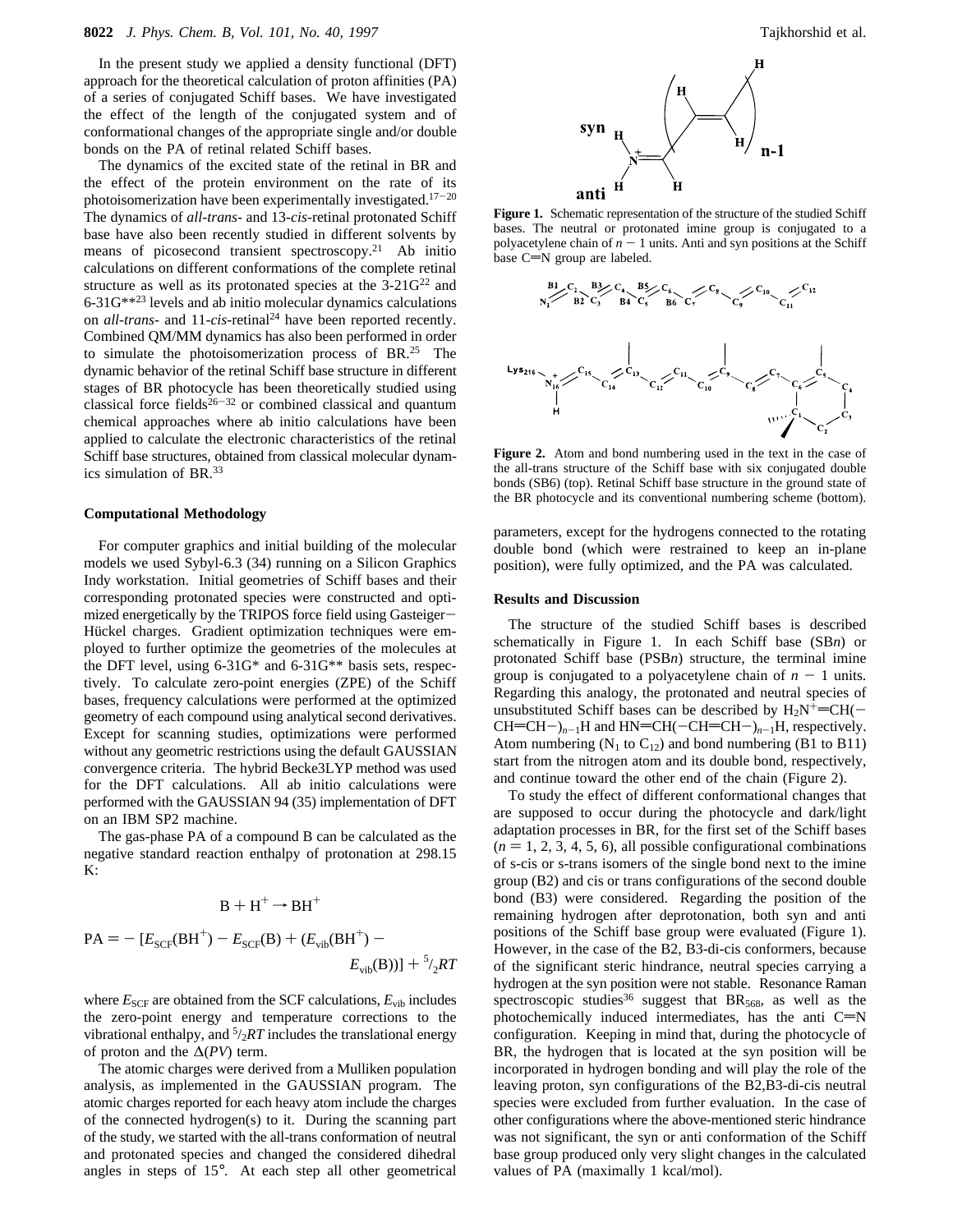

**Figure 3.** Comparison of proton affinities of the conjugated Schiff base structures of different lengths, calculated using different basis sets with or without inclusion of zero-point corrections to the energy. The comparison has been done among fully extended structures (B2,B3 di-trans, anti Schiff base conformation). PA: proton affinity; \*: 6-31G\* basis set; \*\*: 6-31G\*\* basis set; zpe: inclusion of thermodynamic corrections to the energy

During the further extension of the length of the conjugated polyene structure  $(n = 7, 8, 9, 10)$  and further addition of substituents, only the all-trans and the more stable anti conformation of the  $C=N$  double bond were considered, the latter corresponding to the ground-state structure of the retinal Schiff base in the light-adapted state of BR.3

DFT has been reported to be very reliable in calculating PA and in reproducing the experimental results within  $1-7$  kcal/ mol.37 The results obtained with DFT calculations show a significant improvement over the Hartree-Fock results which are off by  $1-12$  kcal/mol.<sup>37</sup> It also has been reported that MP2 and MP4 results do not improve the calculated values of PA significantly.<sup>37</sup> This is also evident from comparison of the calculated PA values of methylenimine at the MP3/6-31G\* (214.2 kcal/mol, ref 38) and Becke3LYP/6-31G\* (216.2 kcal/ mol, present study) levels of theory.

It is generally known that polarization functions, especially on hydrogen atoms, are necessary to describe the relative stability of neutral species and protonated ones. To look at the effect of the applied basis set, we repeated the geometry optimization and frequency calculation of the first set of compounds with the 6-31G\*\* basis set. As it can be seen in Figure 3, application of the more polarized 6-31G\*\* basis set increases the calculated value of the PA by 2 kcal/mol in all cases (Figure 3). Examination of the results shows that the application of the 6-31G\*\* basis set has no significant effect on the geometry of the molecule but lowers its energy. This energy lowering is more for protonated species, leading to the prediction of higher values of the PA.

Thermodynamic corrections to the total energy of the system, on the other hand, introduce a constant decrease of the PA by about 9 kcal/mol (Figure 3). This effect can be explained by the existence of an additional hydrogen in the protonated species, which produces higher values of ZPE for the given structure. Although inclusion of additional polarization functions or ZPE corrections can significantly influence the calculated values of PA, it seems that considering PA values calculated with the smaller basis set and not corrected with ZPE introduces a constant systematic error (Figure 3) which can be safely neglected in comparative studies. For this reason and because of the cost of the calculations using the more polarized basis set, especially in calculating second derivatives of the energy, for the substituted Schiff bases as well as for the retinal Schiff base, the PA value was calculated using the 6-31G\* basis set. The calculation of PA during scanning studies was performed



**Figure 4.** Distribution of the positive charge of the protonated species through heavy atoms in the polyene chain of the conjugated Schiff bases. In each case the charge(s) of connected hydrogen atom(s) are also taken into account in the reported charge. The data have been extracted from fully extended structures (B2,B3-di-trans, anti Schiff base conformation). For the abbreviations and numbering refer to text.

also using the 6-31G\* basis set but without inclusion of thermodynamic corrections.

The elongation of the polyene chain conjugated to the Schiff base has an increasing effect on the PA of the species (Figure 3). This can be explained by the compensatory effect of the delocalized  $\pi$ -electronic structure on the additional positive charge of the Schiff base group in the protonated species (Figure 4). However, the major part of the positive charge is located at carbon atom  $C_2$  in all cases (Figure 4). Comparison of the charge distribution in PSB1 and other species in Figure 4 clearly shows that the conjugation of a polyene chain with the Schiff base significantly decreases the amount of positive charge on the C $=N$  group. As can be seen in Figure 4, the amount of the positive charge on the Schiff base group of PSB1 is significantly different from the other protonated species. The introduction of the first double bond in PSB2 causes a large decrease in the positive charge of the C=N group (about 0.4*e*), and the presence of the conjugated double bond will be clearly indicated by the substantial positive charges on atoms  $C_3$  and  $C_4$  in PSB2 (Figure 4). During the further increase of the length of the polyene chain, however, this compensatory will be gradually decreased. The alternating pattern of a positive charge distribution on different atoms of the chain can also be related to the conjugation of the system. In the case of PSB6, which, in view of the number of conjugated double bonds, can be considered as the structure closest to the retinal Schiff base, the positive charge located on the nitrogen atom is almost completely neutralized (less than 0.1*e*). Even consideration of the total charge of the C=N group results in this case in the value of about 0.4*e*. This value is significantly smaller than the complete positive charge which is generally assigned to the Schiff base group when the molecule is being treated by molecular mechanical force fields.

The calculated bond lengths of the conjugated system at the optimized structures (Figure 5) also indicate a more delocalized electronic structure in the longer chains. Again, the introduction of the first double bond shows the largest effect on the bond character of the C=N group (Figure 5). The C=N bond length, which is about 1.28 Å in PSB1, increases to 1.31 Å in PSB2, indicating a significant change in the bond order of the Schiff base group. The effect of the incorporation of  $\pi$  electrons of subsequent double bonds on the delocalized electronic structure decreases, however, toward the terminal part of the chain. Elongation of the chain also has an effect on the pattern of the bond alternation in the structure (Figure 5). Comparison of the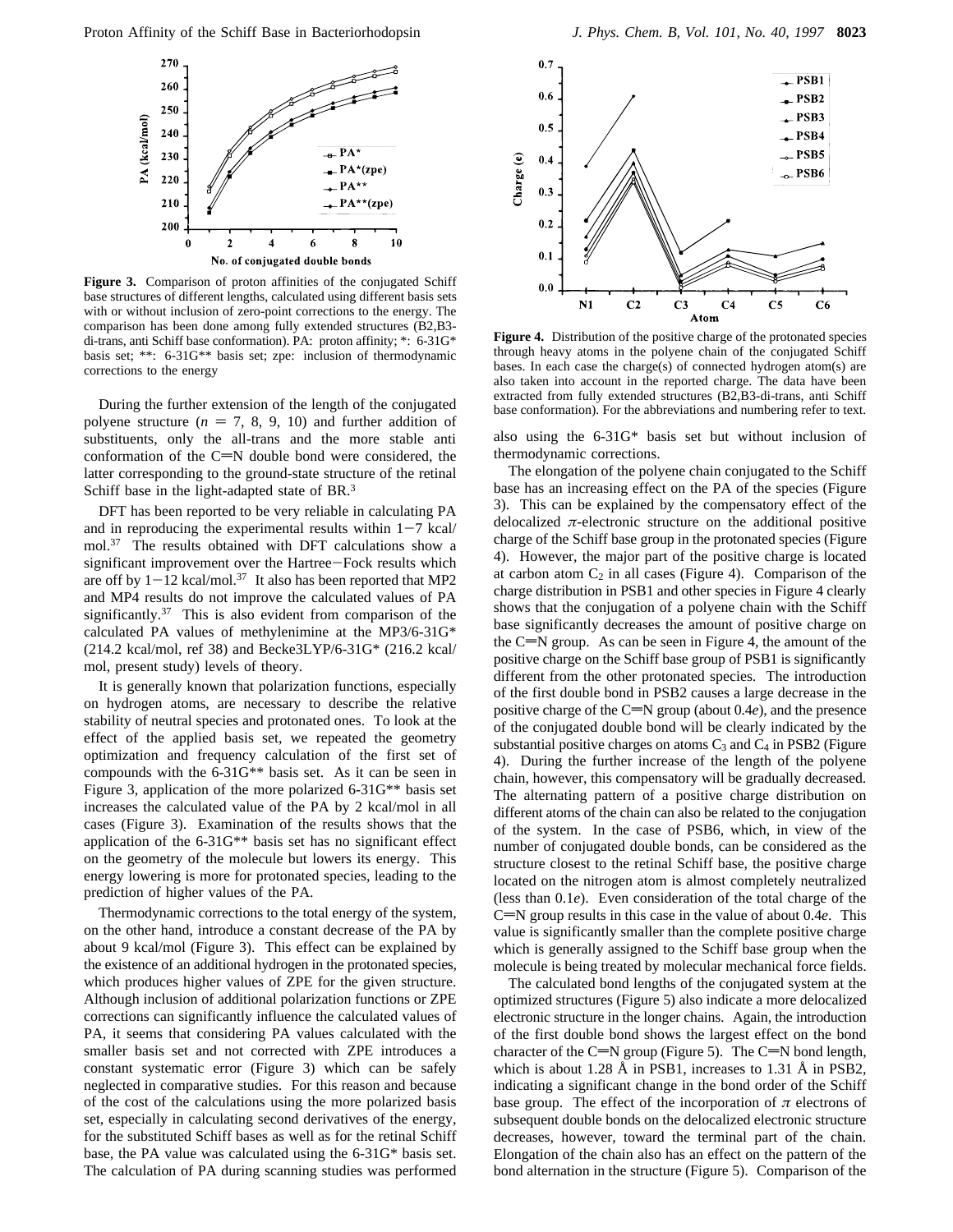

Figure 5. Bond length alternation in protonated species of conjugated Schiff bases of different lengths. The data have been extracted from fully extended structures (B2,B3-di-trans, anti Schiff base conformation). For the abbreviations and numbering refer to text.

structures of the neutral and the protonated species shows that the patterns of alternating short and long bonds, which are exhibited most clearly by neutral species, will be partially destroyed in the protonated species in which the short double bonds become longer and the long single bonds become shorter. This effect, which increases with the number of conjugated double bonds, is more pronounced toward the terminal nitrogen, so that in the case of PSB6 the B3 double bond is even longer than the B2 single bond (Figure 5). The bond length of the C=N group in PSB6 is, on the other hand, about 1.34 Å, which is significantly longer than the corresponding value of 1.28  $\AA$ in SB6. The weakening of the double bonds and the strengthening of the single bonds have been reported to significantly influence the rotation barriers of different single or double bonds $39,40$  and can be explained by the partial migration of a *π*-electron charge to the Schiff base nitrogen, rendering the other part of the  $\pi$  system positive. This effect can clearly be observed from the pattern of charge distribution in different species (Figure 4). As can also be seen in Figure 5, the terminal double bond shows a relatively constant length in all species. The bond alternation and charge distribution are not significantly influenced by the length of the conjugated system in the case of the neutral species (data not shown). It can be observed from the results (Figures  $3-5$ ) that the effect of the number of the conjugated double bonds on the extent of the electronic delocalization and, consequently, the charge density located on the Schiff base group converges in longer chains.

During the next step of adding methyl groups, SB6 containing six conjugated double bonds (corresponding to the retinal Schiff base) was used. Methyl groups were substituted at the appropriate positions (Figure 2) in the chain and/or at the anti position of the Schiff base. The calculated PAs of the methylated SB6 species (Table 1) show only slight changes as compared with the PA of the unsubstituted one. These results indicate that the presence of methyl groups on the chain or alkylation of the nitrogen atom have no significant effect on the extent of  $\pi$ -electron delocalization of the system. Examination of the calculated bond lengths shows that there is no significant change in the lengths of different bonds of substituted species as compared with the corresponding unsubstituted structures, i.e., SB6 and PSB6. Inspection of the atomic charges also confirms that the addition of methyl groups does not change the extent of the electronic delocalization of the polyene structure. Methyl groups substituted at the main chain are nearly

**TABLE 1: Comparison of the Calculated PA Values of Methyl-Substituted Species***<sup>a</sup>*

|                                | PА<br>(kcal/mol) |                                                 | PА<br>(kcal/mol) |
|--------------------------------|------------------|-------------------------------------------------|------------------|
| SB6                            |                  | 257.7 (248.7) N,4,8-trimethyl-SB6 258.0 (249.5) |                  |
| N-methyl-SB6                   |                  | $258.9(249.4)$ N-methylretinal                  | 263.5            |
| 4,8-dimethyl-SB6 259.1 (250.4) |                  | Schiff base                                     |                  |

*<sup>a</sup>* The figures in parentheses show the thermodynamically corrected values of PA. For the numbering and other abbreviations refer to the text.

neutral in both protonated and neutral species. The methyl substituent at the nitrogen atom, on the other hand, receives a positive charge of about 0.13*e* in the neutral species, which increases to a more positive value of 0.29*e* in the protonated species. Nevertheless, it should be mentioned that the localized charge on the nitrogen atom changes only slightly after substitution of one of its hydrogens with a methyl group. Although the presence of the methyl groups at different positions in the polyene structure does not seem to be important directly in the determination of the extent and shape of delocalized electronic structure, the steric effects of these groups, especially in the protein environment, should be kept in mind. The location of the methyl groups on the polyene side chain is of the utmost importance in determining the overall shape of the retinal ligands.22 These structural effects, added to the dominant steric and electronic restrictions of the binding pocket, $17,18$  would explain the discrimination exhibited by the protein binding site for different analogues during incubation studies.<sup>22</sup> These effects can also influence the rate of the photoisomerization and dynamics of the ground and excited states of the retinal Schiff base.17-<sup>20</sup> The importance of the methyl groups has also been discussed during the study of the excited-state potential energy surface of isomerization in different isomers of the retinal.<sup>41,42</sup>

The introduction of methyl groups to the  $C_4$  and  $C_8$  atoms (corresponding to  $C_{13}$  and  $C_9$  of retinal Schiff base, respectively; Figure 2) causes a twist in the planar structure, when the molecule is optimized with molecular mechanical force fields. This effect can be attributed to the lack of consideration of the strong stabilizing action of the conjugated electronic system on the planarity of the structure. The steric effects of the substituted methyl groups of the main chain which introduce a twist of structure and/or lack of consideration of the strong effect of conjugation on the stabilization of the planar structure should be considered when applying common molecular mechanics force fields in order to simulate the behavior of systems such as BR. Systematical underestimation of the torsional stability of the chromophore has also been reported in some semiempirical calculations of the retinal Schiff base where steric interactions can compete with the torsional stability of the single bonds and lead to the prediction of a strongly twisted polyene system.<sup>9</sup> However, the problem of overtwisting in these studies has not been observed in other studies applying other semiempirical approaches such as QCFF-PI.<sup>43</sup> In the present study in all cases further ab initio optimization of the molecule recovers the completely planar structure. In the final optimized structures, the steric hindrance of these two methyl groups was then compensated to some extent by the appearance of a bananashaped structure in the molecule which has also been reported in the case of both retinal<sup>44,45</sup> and retinal *N*-methyl-*N*phenyliminium perchlorate<sup>46</sup> crystal structures.

Complete consideration of the retinal Schiff base significantly increases, however, the PA of the system (Table 1). Although the observed difference of PA in the retinal Schiff base can be partly related to the presence of a bulky alkyl group at the terminal part of the conjugated system which may serve as a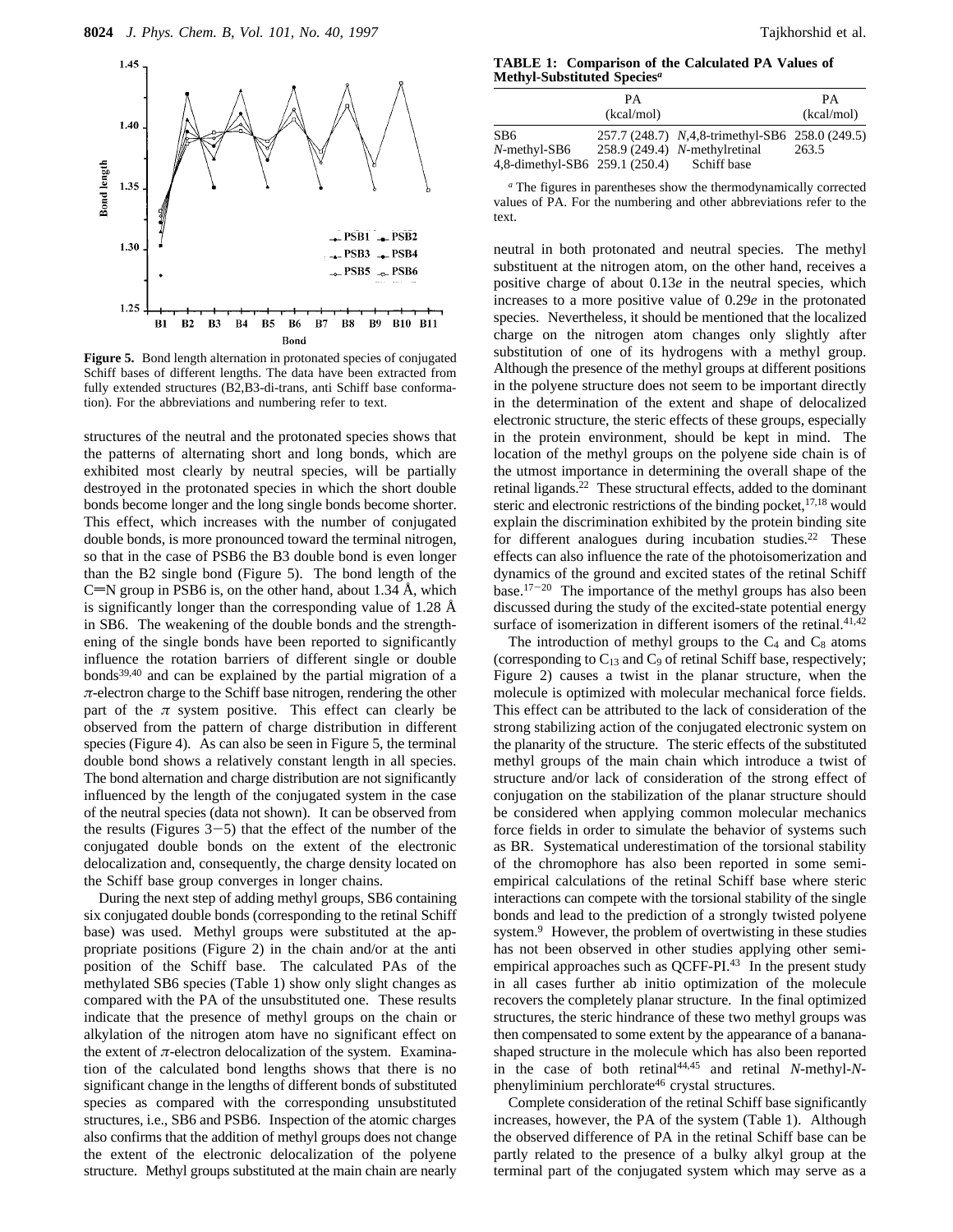

**Figure 6.** Comparison of the calculated PA for different isomers of the studied conjugated Schiff base structures. cc: B2,B3-di-cis isomer; ct: B2-s-cis, B3-trans isomer; tc: B2-s-trans, B3-cis isomer; tt: alltrans isomer.

**TABLE 2: PA Differences of Schiff Bases, Calculated in Different Conformational States**

| $n^a$ | $tt-ct^b$ | $tt-tcc$ | $tt-cc^d$      |
|-------|-----------|----------|----------------|
|       | 2.1       |          |                |
|       | 2.5       | 0.9      | 5.2            |
|       | 2.2       | 1.1      | 5.3            |
|       | 1.9       | 1.2      | 4.9            |
|       | 1.7       | 1.2      | $\overline{4}$ |

*<sup>a</sup>* Number of conjugated double bonds in the Schiff base structure. *<sup>b</sup>* PA difference of all-trans and B2 *s-cis* isomer. *<sup>c</sup>* PA difference of alltrans and B3 cis isomer. *<sup>d</sup>* PA difference of all-trans and B2,B3-di-cis isomer.

compensatory source of electrons for an electron-deficient system in the protonated species, the examination of the calculated charges and bond distances does not confirm such an effect. On the other hand, the results of the first section of the present study clearly show that for the very terminal part of the conjugated system only a small contribution to the delocalized electronic structure can be expected.

From the comparison of the corresponding series of the Schiff bases, it can be seen that in all cases the fully extended structure (all-trans) demonstrates the highest calculated value of PA (Figure 6). Isomerization at either the B3 double bond or at the B2 single bond decreases this value (Table 2). This decrease is about 1 kcal/mol for trans/cis isomerization of the double bond, 2 kcal/mol for the s-trans/s-cis isomerization at the single bond, and 4-5 kcal/mol when both isomerizations are considered (Table 2 and Figure 6). The obtained results are in agreement with the recently reported absorption maximums of the retinal isomers in solution.21 As can be concluded from the data, consideration of the product of simultaneous isomerizations at both B2 and B3, which is proposed in some models of BR photoisomerization,  $36,47-49$  produces a PA change that would correspond to a predicted  $pK_a$  decrease of about  $3-3.5$ pH unit. According to our results, the predicted PA change can be neglected in the case of the model of BR photocycle in which a trans/cis isomerization at the B3 double bond is considered as the main conformational change of the retinal Schiff base induced by the photoexcitation.<sup>50</sup> Therefore, isomerization of the *all-trans*-retinal Schiff base to 13,14s-dicis changes the electronic delocalization of the chromophore in a way that provides a more suitable situation for proton transfer. There are, however, recent reports that argue against the possibility of a 13,14s-di-cis isomer $50$  and consider the 13*cis*-retinal Schiff base as the main product of photoisomerization. The calculated PA change is in any case not enough to provide the proper situation, expected for the induction of proton



**Figure 7.** Potential energy curve of the rotation of the B2 single bond for the protonated (PSB3) and neutral (SB3) species of the conjugated Schiff base structure. The energies are calculated relative to the lowest energy conformation (trans) in each case.

transfer. As is known from experimental data, the  $pK_a$  value of protonated retinal Schiff base in methanol/water (1:1) solution is about 7.2<sup>51,52</sup> while the p $K_a$  in BR is shifted to 13.3.<sup>53,54</sup> After excitation and isomerization this value is lowered to 8 or less.<sup>16</sup> Therefore, regarding the internal changes of the electronic structure of the retinal Schiff base, such a big decrease cannot be explained by the trans/cis isomerization alone. However, it should be kept in mind that conformational changes of the retinal Schiff base may also alter the position of the Schiff base with respect to its protein environment,<sup>36,40</sup> which has been described to be able to modify the p*K* values of the groups involved in hydrogen bonding.<sup>55</sup> The change in the electrostatic environment of the retinal Schiff base upon isomerization first proposed by Warshel<sup>40</sup> can significantly influence the electronic properties of the chromophore. In agreement with several other experimental and theoretical examinations,16,40,51,52 we conclude that the change of the positioning of the chromophore in a new protein environment with a possibly different electric field is the main effect which remains active even after the excitation/ isomerization process is completed. On the other hand, the possibility of the effective change of the  $pK_a$  of the retinal Schiff base during the excitation<sup>13-16</sup> and/or isomerization should also be considered. In this case, however, a different pattern of protonation states should be assumed for different components of the proton-transfer chain in the so-called isomerization/switch/ transfer model of BR.56

To study the behavior of the conjugated system during the thermal isomerization of the molecule, the SB3 and PSB3 species were considered for the scanning part of the calculations. Starting with the all-trans conformation the B2 or B3 dihedral angles were decreased from the trans (180°) to the cis (0°) conformation in decrements of 15°.

As is also reported for the retinal Schiff base,<sup>9</sup> the calculated potential energy surface of rotation around these two bonds shows different patterns from the isolated single or double bonds. The difference, attributed to the conjugation of the *π*-electronic structure, is much more pronounced in the case of protonated species. The results for the calculated barriers for the thermal rotation around the B2 and B3 bonds of protonated and neutral species are shown in Figures 7 and 8, respectively.

The single bond in unprotonated species is found to be more flexible against torsional isomerization, and the activation energy for its rotation is predicted to be about 9 kcal/mol (Figure 7). The calculated activation energy for this rotation is more than the value of 5 kcal/mol generally expected for the rotation around a  $C-C$  single bond. The relatively larger stability predicted here may be attributed to the conjugation of the system which lends a partial double-bond character to the B2 bond.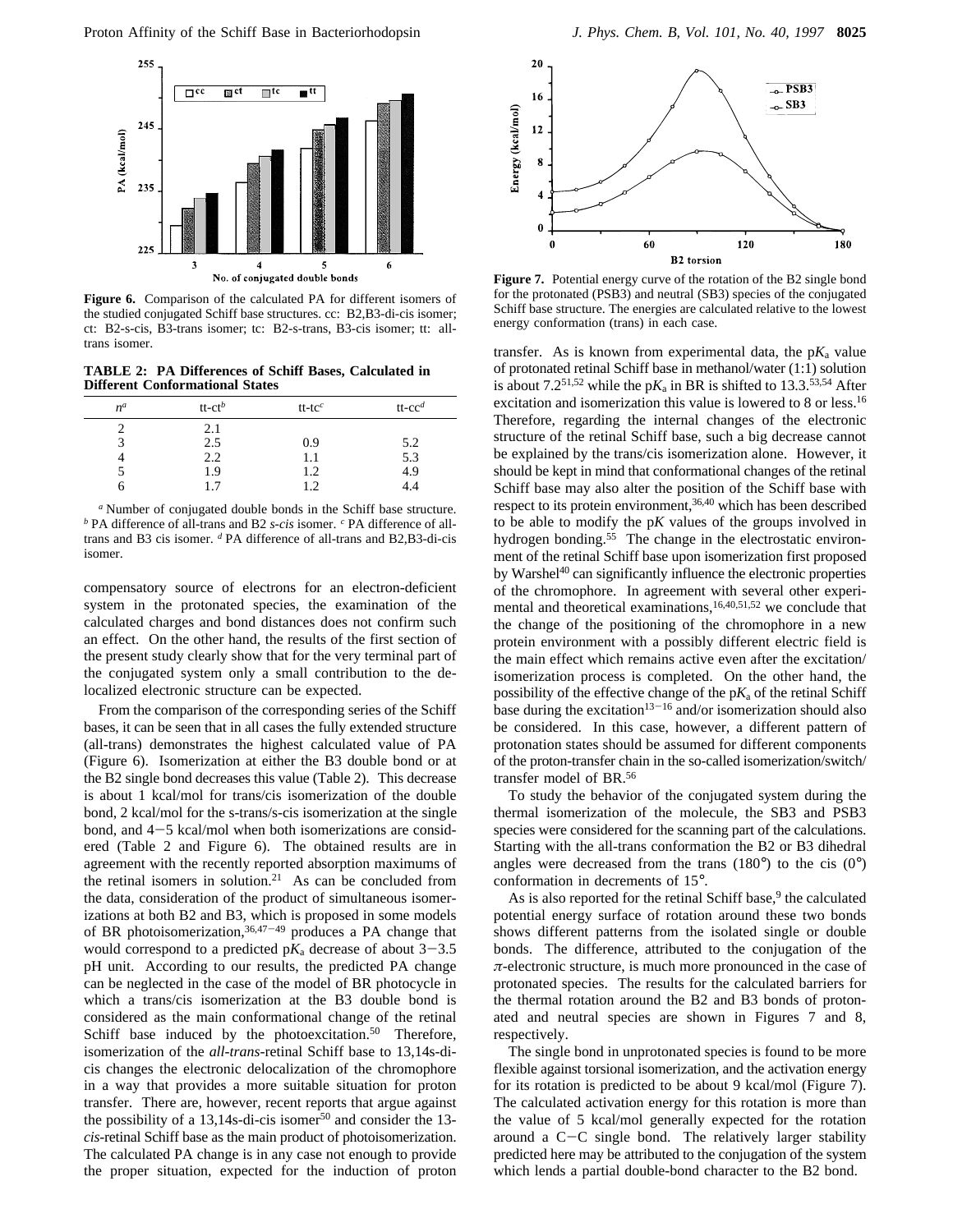

**Figure 8.** Potential energy curve of the rotation of the B3 double bond for the protonated (PSB3) and neutral (SB3) species of the conjugated Schiff base structure, calculated using closed-shell (filled symbols) and open-shell (open symbols) DFT. The energies are calculated relative to the lowest energy conformation (trans) in each case.

The calculated torsional barrier around the double bond B3 for the neutral compound is about 70 kcal/mol (Figure 8), leading to an extraordinarily stable double bond with respect to thermal isomerization.

Protonation of the Schiff base causes a decrease of more than 20 kcal/mol in the barrier of double-bond rotation. The activation energy is predicted to be less than 50 kcal/mol for the B3 cis/trans isomerization (Figure 8). The torsional barrier for the single-bond rotation, on the other hand, increases by about 10 kcal/mol after protonation and is predicted to be about 20 kcal/mol (Figure 7).

The high value of activation energy obtained for the doublebond rotation can be related to the consideration of only three conjugated double bonds in the present investigation. As was shown in the first section of the results, the elongation of the polyene structure has a profound effect on the extent of the *π*-electron delocalization and bond order behavior of the molecule, especially in the Schiff base region. Therefore, restriction of the system to three conjugated double bonds can significantly influence the calculated values for the rotational barriers. Furthermore, extrapolation of the preliminary results of the calculations of torsional barriers to rotation of double bonds in a series of Schiff base structures predicts a much lower value for the height of the barrier in the Schiff base with six conjugated double bonds (about 20 kcal/mol). Inclusion of the charged protein environment has also been reported to be able to significantly influence the barrier to double-bond rotation in the retinal Schiff base.<sup>40,57</sup>

To check the applicability of the Becke3LYP method for describing the electronic structure changes during the rotation of the B3 double bond, we have also performed stability calculations on the trans planar and 90° rotated species of SB3 and PSB3 molecules. In the case of the planar arrangement of the atoms one has to face the problem of moderately strong nondynamical correlation effects caused by low-lying excited states. The Becke3LYP results are triplet-stable for the planar structures; therefore, there is no lower energy solution of the SCF problem than the closed-shell one for both SB3 and PSB3. At the 90° rotated species the major difficulty is the possible biradical character of the molecules. Stability calculations at the 90° rotated transition states of SB3 and PSB3 indicate that there exist unrestricted Becke3LYP (UBecke3LYP) solutions for the electronic structures in both cases. In other words, because the closed-shell picture of the molecule cannot be maintained around the transition-state region, the Becke3LYP predictions on the double-bond rotation barriers can be inaccurate.

To improve the description of the transition state region, we looked for UBecke3LYP solutions over the investigated doublebond rotational curve. In the calculations we have mixed the highest occupied initial guess orbital with the lowest unoccupied one in order to destroy the closed-shell nature of the initial guess. Whenever a lower energy UBecke3LYP solution was found, the geometry was reoptimized by the UBecke3LYP model as well. In the case of the protonated Schiff base (PSB3) we were able to find lower energy UBecke3LYP solution only at the 90° rotated geometry (Figure 8). Examining the occupation numbers of the UBecke3LYP natural orbitals, we have found that this species is free from any biradical character. The occupation numbers of the significant  $\pi$  natural orbitals are 1.999, 1.998, 1.824, and 0.176, respectively. The *π* natural orbital with the occupancy 1.999 has large coefficients on the  $N_1$ ,  $C_2$ , and  $C_3$  atoms. The next natural orbital is located on the C<sub>4</sub>, C<sub>5</sub>, and C<sub>6</sub> atoms. The  $\pi$  natural orbitals with 1.824 and 0.176 occupancies are delocalized to nearly all heavy atoms of the molecule. Therefore, both the Becke3LYP and UBecke3LYP models predict the 90° rotated PSB3 molecule to be a closed-shell system. The difference between the Becke3LYP and UBecke3LYP energies is small (Figure 8), and the UBecke3LYP model indicates only the low-lying excited states to be important. In the case of SB3 we have found UBecke3LYP solutions at the 60°, 75°, 90°, 105°, and 120° rotated species. When an unrestricted solution exists the UBecke3LYP total energy is always lower than the Becke3LYP one. This effect is significant in the case of the investigated SB3 species; the calculated UBecke3LYP rotational barrier is more close to the PSB3 one. Examining the natural orbitals at the transition state geometry, one can assign this species to be a biradical. The occupation numbers of the significant  $\pi$  natural orbitals are 1.987, 1.985, 1.000, 1.000, 0.015, and 0.013. The difference between the Becke3LYP and UBecke3LYP total energies is also significant (Figure 8) due to the fact that in the Becke3LYP model the closed-shell picture of the molecule is maintained during the rotation.

However, the application of the unrestricted models (UBecke3LYP, UHF) for the description of nondynamical correlation effects (low-lying excited states, biradical character) is often unsatisfactory. For example, one cannot find unrestricted solutions for all investigated points of the potential energy surface (Figure 8). Furthermore, the unrestricted wave function usually does not represent pure spin states. Because of the problems encountered in the unrestricted models, we decided to further investigate the double-bond rotation of the Schiff bases using the multiconfiguration self-consistent-field (MC-SCF) method. This work is in progress in our laboratory.

Examination of the calculated values for PA of the system during the rotation of different bonds shows that isomerization of the B2 single bond significantly decreases the PA of the Schiff base (Figure 9). The maximal PA change of the molecule can be observed at the transition state of the rotation which is located at the B2 torsion angle of 90°. As the transition state is reached, a decrease of about 7 pH units can be predicted for the PA value of the Schiff base, compared to the trans conformation. It means that the rotation of single bond is strong enough to decrease the ability of the Schiff base to keep the hydrogen. This decrease of PA value can be explained with the disruption of the conjugation between the conjugated double bonds on one side and the protonated Schiff base group on the other side. As was shown in the first section of the present study, this conjugation has a strong compensatory effect on the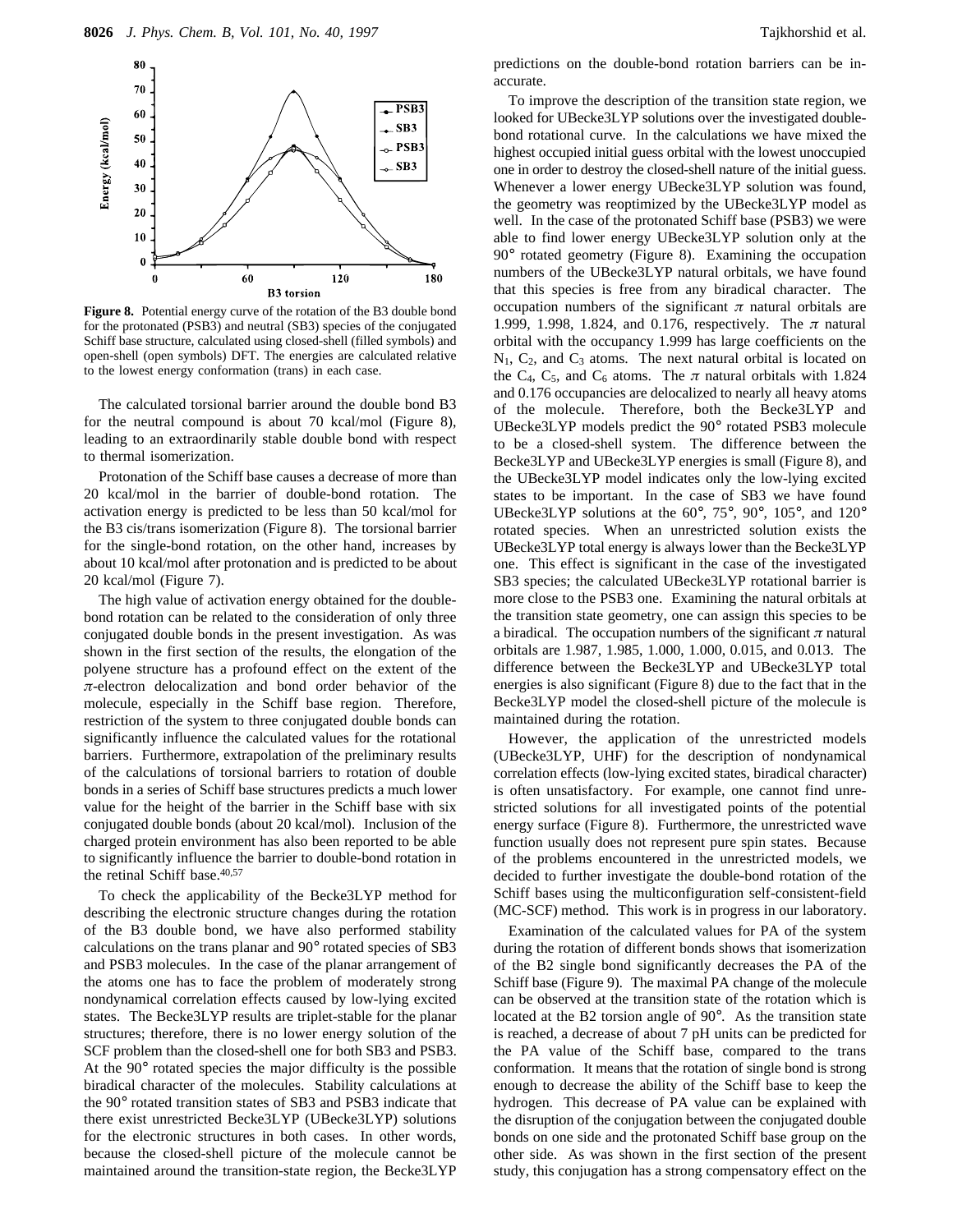

**Figure 9.** Effect of the rotation of the B2 single bond on the calculated PA of the conjugated Schiff base structure with three double bonds. **Figure 10.** Effect of the rotation of the B3 double bond on the PA of

positive charge of the Schiff base group. Examination of the atomic charges and the bond lengths of the molecule indicates that, at the transition state, a significant increase of the positive charge of the Schiff base group, especially of the  $N_1$  atom, occurs. The  $N_1$  charge at this point approaches the value of 0.28*e* which is even more positive than the corresponding charge in PSB2. The bond alternation of the molecule which is partially disturbed after protonation is recovered at the transition state. The charge and bond characteristics of the neutral species, although being influenced in the same manner, do not change as significantly as in the case of the protonated species during the rotation around the single bond. As was shown in the case of different species in the first section of the present study, it can be concluded that the extent of conjugation in neutral species is much smaller than in the protonated species. Therefore, the influence of the rotation will be reflected to a smaller extent in neutral species. At a torsion angle of 90° of B2 the molecule can be considered as two mutually isolated  $\pi$ -electronic systems. In other words, the Schiff base behavior at this conformation is similar to the PSB1 in which there is no double bond conjugated to the Schiff base group. Because of the larger  $\pi$ -electronic conjugation, the effect of the interruption caused by the singlebond rotation on the PA is predicted to be more pronounced in the case of longer chains as well as in the retinal Schiff base. As has also been shown in previous theoretical studies,<sup>9</sup> one can conclude that any deviation of the single bonds from the favorable planar structure of the retinal Schiff base decreases the  $pK_a$  of the system regardless of other environmental effects of the conformational change.

Rotation at the double bond B3 demonstrates a completely different influence on the properties of the polyene structure. Because of the very stable nature of the double bond against rotation and due to its high torsional barrier, even in the case of protonated species, the quantitative investigation of the PA change should be carefully done. The Becke3LYP results predict a large increase of the PA of the Schiff base during this rotation (Figure 10). The calculated values of PA of different conformers along the reaction coordinate can be rationalized by inspection of the atomic charges (Figure 11) and bond lengths (Figure 12) during thermal isomerization. The rotation of the double bond B3 separates the conjugated system into two segments which are totally different from their electronic state in the cis or trans conformations; we observe a more negative (less positive in the case of protonated species) Schiff base-containing part at one side and a more positive terminal part on the other side (Figure 11). Again, the calculated changes of atomic charges during the rotation of the double bond are much smaller in the case of neutral species (data not shown).



the conjugated Schiff base structure with three double bonds, calculated using closed-shell (filled symbols) and open-shell (open symbols) DFT.



**Figure 11.** Effect of the rotation of the B3 double bond on the calculated charges on the heavy atoms in the PSB3. In each case the charge(s) of connected hydrogen atom(s) are included into the reported charge. For numbering order refer to text.



**Figure 12.** Effect of the rotation of the B3 double bond on the bond distances of the PSB3 structure. For numbering order refer to text.

The atomic charges of the protonated species, on the other hand, are significantly influenced by the rotation around B3 (Figure 11). The calculated  $N_1$  charge of PSB3 at the transition state of the isomerization which can be reached at the torsion angle of 90° is about 0.06*e* and is significantly different from the value of 0.17*e* for the same atom in the trans isomer of PSB3. The total charge located on the Schiff base group at the transition state decreases by about 0.22*e* to a less positive value as compared with the trans conformation (Figure 11). The